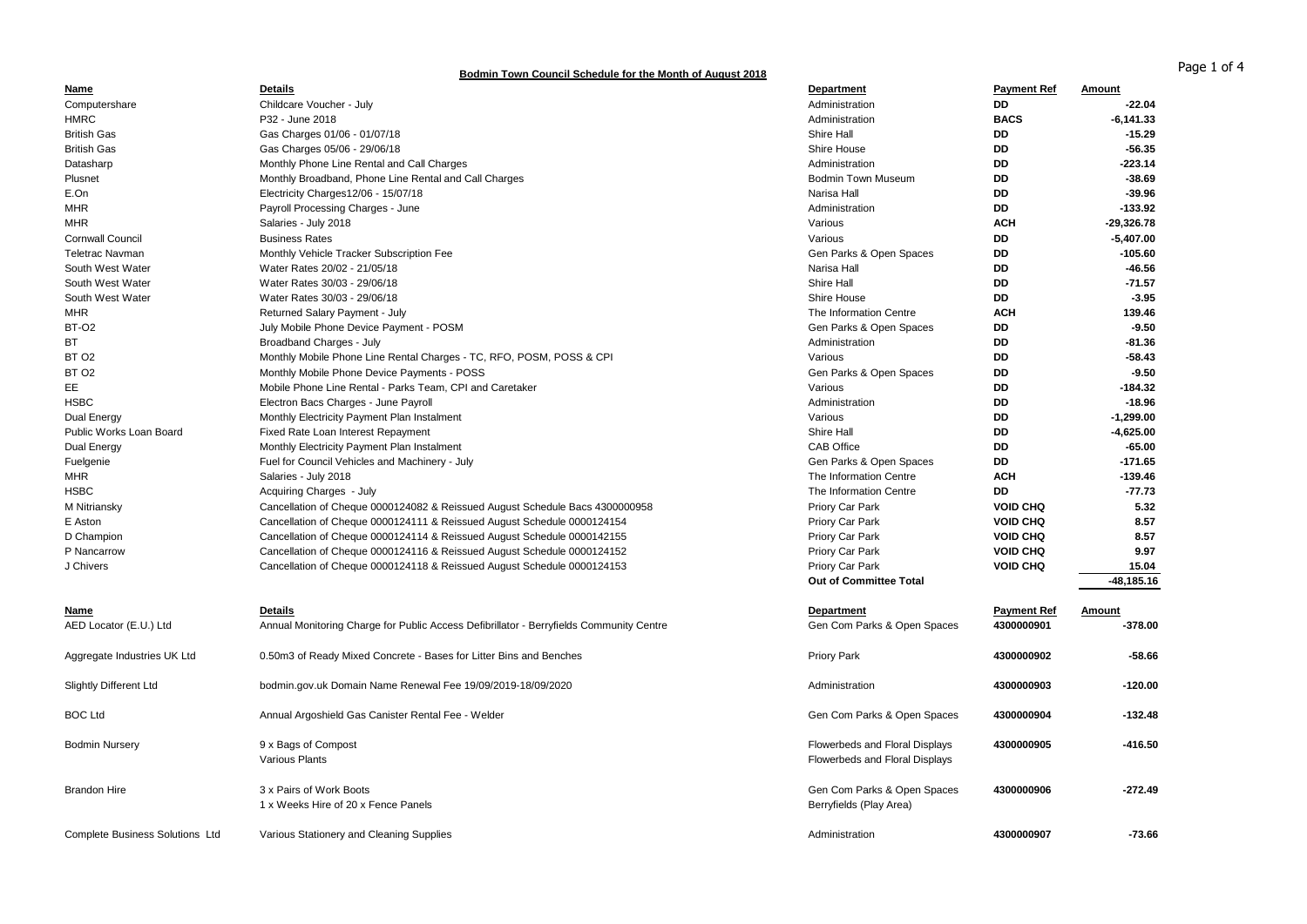| <b>BTE Services Ltd</b>                                  | 7 x 5L Sharps Disposal Boxes                                                                                                                                                                                                | General Public Conveniences                                                                                                                                    | 4300000908 | $-85.68$   | Page 2 of 4 |
|----------------------------------------------------------|-----------------------------------------------------------------------------------------------------------------------------------------------------------------------------------------------------------------------------|----------------------------------------------------------------------------------------------------------------------------------------------------------------|------------|------------|-------------|
| Classic Fire Ltd                                         | Supply and Installation of Smoke Detector                                                                                                                                                                                   | Shire House                                                                                                                                                    | 4300000909 | $-101.38$  |             |
| <b>Cockrams Surveying</b>                                | Preparation of a Schedule of Dilapidation and Maintenance Survey                                                                                                                                                            | St Lawence Church                                                                                                                                              | 4300000910 | $-900.00$  |             |
| Cornwall Council                                         | 20 x Seagull Proof Refuse Bags                                                                                                                                                                                              | The Information Centre                                                                                                                                         | 4300000911 | $-60.00$   |             |
| Cornish Times Ltd                                        | Full Colour Advert in Summer Visitor Guide                                                                                                                                                                                  | <b>Bodmin Town Museum</b>                                                                                                                                      | 4300000912 | $-60.00$   |             |
| <b>Cormac Solutions Ltd</b>                              | Supply and Fitting of Safety Sticker to the Peugeot Boxer<br>Repair to Faulty Starter - Piaggio Van<br>Monthly Cleaning Contract Charges<br>4 x 80L Bags of Coconut Fibre<br>Fuel for Council Vehicles and Machinery - July | Gen Com Parks & Open Spaces<br>Gen Com Parks & Open Spaces<br><b>General Public Conveniences</b><br>Gen Com Parks & Open Spaces<br>Gen Com Parks & Open Spaces | 4300000913 | $-2683.09$ |             |
| <b>Cornwall Staff Agency</b>                             | 3 x Weeks Hire of Agency Caretaker                                                                                                                                                                                          | Shire House Complex                                                                                                                                            | 4300000914 | -1616.22   |             |
| Drinkmaster Ltd                                          | 20 x Trays of Various Flavour Drinkpac Refills                                                                                                                                                                              | Shire House Complex                                                                                                                                            | 4300000915 | $-69.32$   |             |
| E.On - Unmetered supplies                                | July Electricity Charges - Street Lighting                                                                                                                                                                                  | <b>Priory Park</b>                                                                                                                                             | 4300000916 | $-76.70$   |             |
| The Festive Lighting Company Ltd                         | 8m White Led Rope Light with Power Lead                                                                                                                                                                                     | Christmas Lighting                                                                                                                                             | 4300000917 | $-45.57$   |             |
| <b>Brian Hanscomb</b>                                    | items for Resale                                                                                                                                                                                                            | The Information Centre                                                                                                                                         | 4300000918 | $-28.60$   |             |
| Hockin and Roberts Ltd                                   | Items for Resale                                                                                                                                                                                                            | The Information Centre                                                                                                                                         | 4300000919 | $-144.94$  |             |
| Jack Kingdon Plant Hire                                  | 16 x Tonnes of Topsoil                                                                                                                                                                                                      | St Lawrences/New cemetery                                                                                                                                      | 4300000920 | $-192.00$  |             |
| Jewson Limited                                           | 3 x Sheets of Plywood, 1 x Box of Screws and 200 x Steel Washers - Vandalism                                                                                                                                                | Narisa Hall                                                                                                                                                    | 4300000921 | $-106.08$  |             |
| <b>Kestrel Guards</b>                                    | Guard Cover for Room Bookings 10/07 -03/08/18<br>Guard Patrols Of Outside Areas 13/07 - 11/08/18                                                                                                                            | Shire House Complex<br>Narisa Hall                                                                                                                             | 4300000922 | $-409.20$  |             |
| <b>PMF Products Ltd</b>                                  | 1 x Pair of Folding Goal Posts                                                                                                                                                                                              | Lower Midway Road (Play Area)                                                                                                                                  | 4300000923 | $-530.95$  |             |
| Mole Valley Farmers                                      | 3 x Roof Barge Boards2 x Roofing Sheets and 1 x Pack of Screws - Workshop Storeroom                                                                                                                                         | Gen Com Parks & Open Spaces                                                                                                                                    | 4300000924 | $-151.12$  |             |
| <b>National Windscreens</b>                              | Replacement of Broken Car Door Window                                                                                                                                                                                       | Gen Com Parks & Open Spaces                                                                                                                                    | 4300000925 | $-116.40$  |             |
| Occupational Health South West                           | Health Consultant Physician Referral Appointment                                                                                                                                                                            | Gen Com Parks & Open Spaces                                                                                                                                    | 4300000926 | $-165.00$  |             |
| Officesmart<br>Officesmart<br>Officesmart<br>Officesmart | 5 x Boxes of Refuse Sacks<br>Various Stationery and Office Equipment<br>11 x Protective Phone Cases<br>Initiative Dividers (For HAVS Screening Forms)<br>Stationery                                                         | Gen Com Parks & Open Spaces<br>Administration<br>Gen Com Parks & Open Spaces<br>Administration<br>The Information Centre                                       | 4300000927 | $-470.17$  |             |
| Parkeon Ltd                                              | 1 x Polymer Cash Collection Box - Pay & Display Machines                                                                                                                                                                    | Priory Car Park                                                                                                                                                | 4300000928 | $-204.00$  |             |
| Proludic Ltd                                             | Various Parts to Repair Small Roundabout - Vandalism                                                                                                                                                                        | Victoria Park                                                                                                                                                  | 4300000929 | $-473.73$  |             |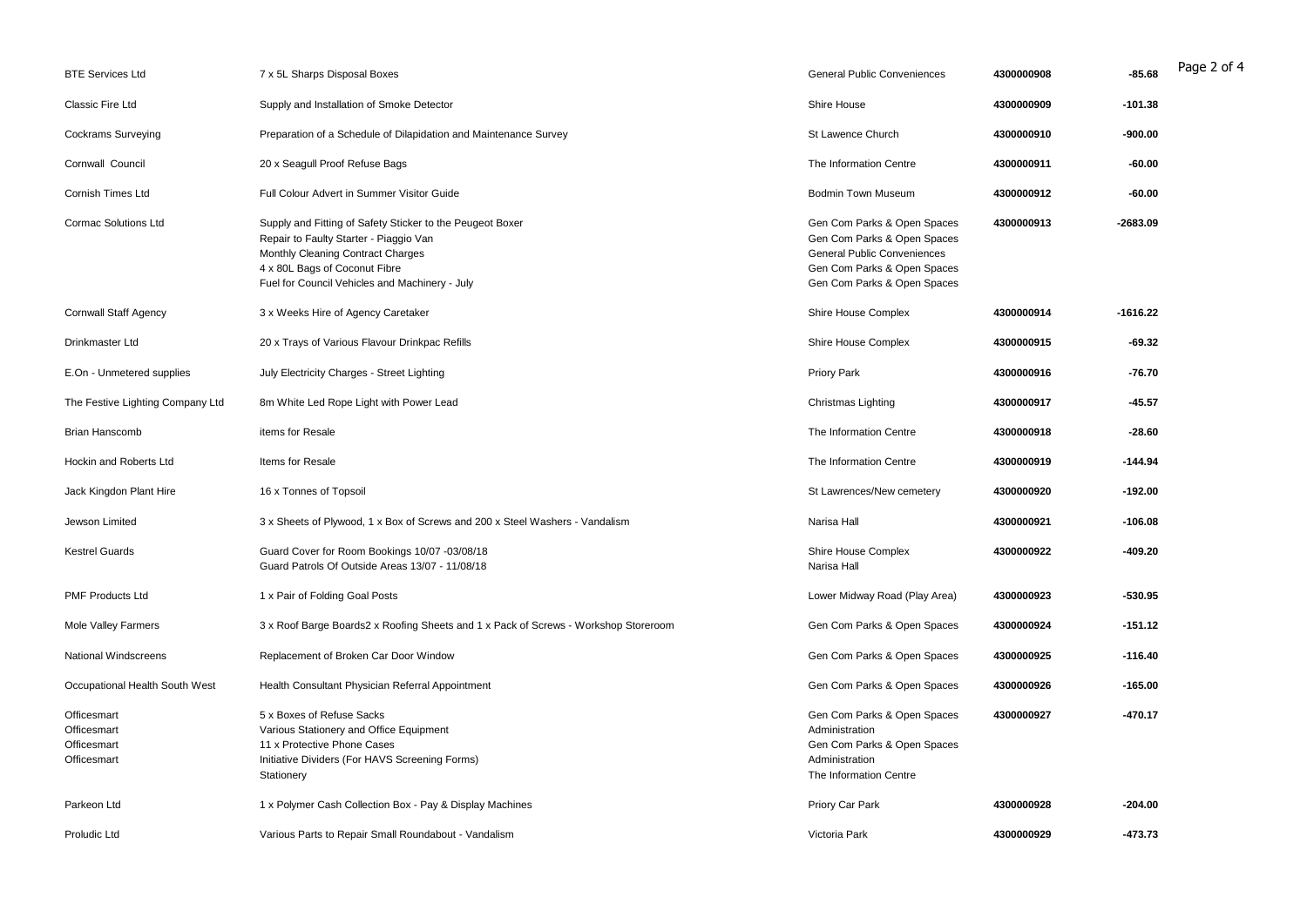| Rusesgas Ltd                       | 1 x Argon Regulator and 1 x Bottle of Coogar Gas with Pipe Connector<br>Nut and Tail Pipe Connector                   | Gen Com Parks & Open Spaces<br>Gen Com Parks & Open Spaces                                            | 4300000930 | $-121.85$  | Page 3 of 4 |
|------------------------------------|-----------------------------------------------------------------------------------------------------------------------|-------------------------------------------------------------------------------------------------------|------------|------------|-------------|
| Trade UK                           | 1,000 Cable Ties<br>Various Tools and Small Equipment<br>1 x Pair of Safety Boots<br>1 x CCTV Camera - Machinery Shed | Christmas Lighting<br>Gen Com Parks & Open Spaces<br>General Car Parks<br>Gen Com Parks & Open Spaces | 4300000931 | $-339.09$  |             |
| G4S Cash Solutions (UK) Limited    | Cash Collection and Processing Charges June/July/August/September                                                     | Priory Car Park                                                                                       | 4300000932 | -1826.50   |             |
| SUEZ Recycling and Recovery UK Ltd | Trade and Recycling Waste Collections - June & July                                                                   | Shire House Complex                                                                                   | 4300000933 | $-188.72$  |             |
| South West Loos                    | Hire of Portable Toilet Unit and 3 x Service Visits - July                                                            | Poorsfield                                                                                            | 4300000934 | $-79.20$   |             |
| St Justin Ltd                      | Items for Resale                                                                                                      | The Information Centre                                                                                | 4300000935 | $-324.84$  |             |
| Team Maintenance Services Ltd      | Cleaning of Meetings Rooms, Offices and Facilities - July                                                             | Shire House Complex                                                                                   | 430000936  | $-360.00$  |             |
| Tinten on Farm Composting Ltd      | 3 x Loads of Green Waste for Recycling<br>3 x Loads of Green Waste Recycling<br>1 x Load of Green Waste Recycling     | Priory Park<br>Coldharbour<br>Gen Com Parks & Open Spaces                                             | 4300000937 | $-239.22$  |             |
| Town End Glass                     | Replacement of 3 x Windows with Toughened Safety Glass - Vandalism                                                    | Narisa Hall                                                                                           | 4300000938 | $-740.00$  |             |
| <b>Turnaround Cleaning</b>         | Cleaning of Meeting Rooms, Offices and Facilities - July                                                              | Shire House Complex                                                                                   | 4300000939 | $-1069.20$ |             |
| <b>Ventilation Services</b>        | Deep Clean and Sanitise of the Main Kitchen Extractor and Canopy                                                      | Shire House Complex                                                                                   | 4300000940 | $-325.00$  |             |
| Versa Ltd                          | 8 x Removable Bollard Oak Benches                                                                                     | <b>Priory Park</b>                                                                                    | 4300000941 | -1749.60   |             |
| Vincent Tractors Ltd               | Repair to Back Box of G26 Kubota Mower<br>Full Service of F3090 Kubota Mower and Replacement of Light Switch          | Gen Com Parks & Open Spaces<br>Gen Com Parks & Open Spaces                                            | 4300000942 | $-740.95$  |             |
| Viridor Waste Management Ltd       | Hire of Skip and 2 x Collections of Waste - July                                                                      | Gen Com Parks & Open Spaces                                                                           | 4300000943 | $-751.96$  |             |
| <b>ADP Diamex</b>                  | 16 x 60mm and 4 x 150mm Thunderbolts - Installation of Litter Bins and Benches                                        | <b>Priory Park</b>                                                                                    | 4300000944 | $-15.74$   |             |
| Wheal Jane Services Ltd            | Items for Resale                                                                                                      | The Information Centre                                                                                | 4300000945 | $-252.49$  |             |
| Wovina Woven Labels                | 2 x Pairs of Navy Cargo Shorts<br>2 x Pairs of Black Work Trousers                                                    | Gen Com Parks & Open Spaces<br>Shire House Complex                                                    | 4300000946 | $-133.98$  |             |
| Eric Brown Plumbing and Heating    | Supply and Installation of Toilet Pan - Vandalism                                                                     | General Public Convenience                                                                            | 4300000947 | $-166.76$  |             |
| <b>National Express</b>            | <b>Ticket Sales Less Commission</b>                                                                                   | The Information Centre                                                                                | 4300000948 | $-1621.88$ |             |
| Liz Newberry                       | Agency Sales Less Commission                                                                                          | The Information Centre                                                                                | 4300000949 | $-279.68$  |             |
| Sarah Vivian                       | Agency Sales Less Commission                                                                                          | The Information Centre                                                                                | 4300000950 | $-38.00$   |             |
| Laura Jones                        | Agency Sales Less Commission                                                                                          | The Information Centre                                                                                | 4300000951 | $-15.68$   |             |
| Rhian Boardman                     | Agency Sales Less Commission                                                                                          | The Information Centre                                                                                | 4300000952 | $-13.76$   |             |